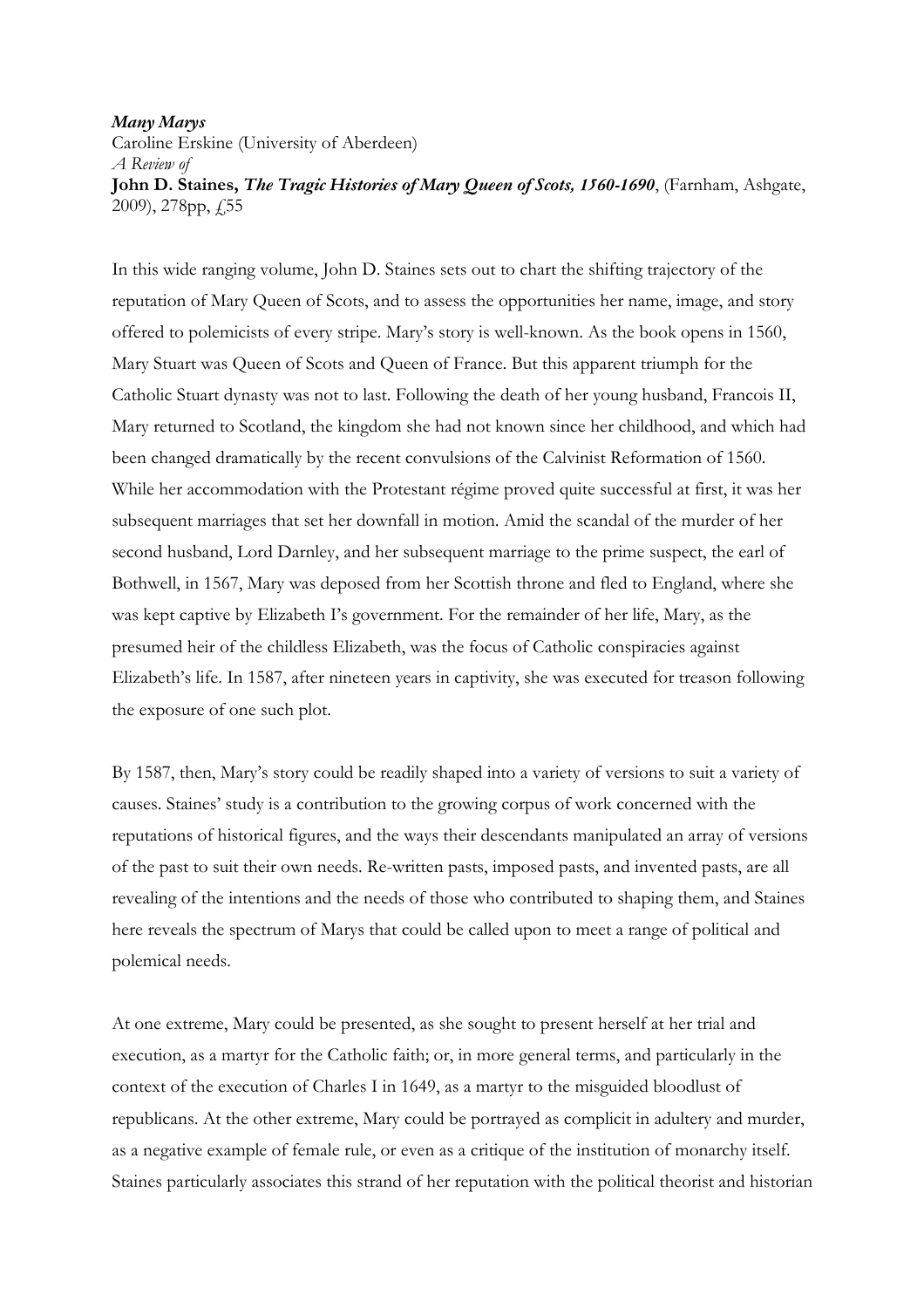George Buchanan, and demonstrates that his *Detection* of her nefarious doings, published in a variety of forms in Scots, Latin, English and French at crucial junctures in Mary's life and afterlife, reveals much of these various contexts. This approach, of examining the evolving editions, and in some cases the hesitancies that prevented publication at particular moments, does much to illustrate the flexibility of Buchanan's text, and the sensitivities that successive governments felt about authorising or even promoting the work of such a notorious theorist of resistance.

Between these two extremes, Mary's status as a tragic icon is explored. On this subject, Staines' account bears comparison with Jayne Elizabeth Lewis' Mary Queen of Scots: Romance and Nation (1998) which also set out to chart Mary's afterlife, but that found it to be an essentially tearstained and sentimental one. The main distinction between these works, and the foremost achievement of Staines' volume, is his demonstration that down to the end of the seventeenth century at least, such representations were inherently political and rooted in debates of the highest urgency.

Thus while Staines' priorities are primarily literary, there is much here that will be of interest to historians, particularly in the earliest and strongest sections of the book, those which deal with the sixteenth-century context while Elizabeth was still alive; and the early seventeenth-century context when James VI and I struggled with the weight of his mother's legacy. These sections are highly successful in considering a wide variety of textual representations of Mary, from the works of familiar canonical figures like Spenser, Camden and Montaigne, to lesser-known and more ephemeral tracts, all expertly rooted in the context, giving a rich sense of reception. The engagement with the French context is particularly impressive, as Staines demonstrates, not only the variety of uses to which Mary's story could be put in the struggles between the Valois monarchy, the Huguenot minority and the Guise-dominated Catholic League, but also how present these struggles were to contemporaries in Scotland and England.

It is in the later sections of the book, in the coverage of the mid to late seventeenth century, that Staines' analysis becomes a little stretched. The shifting factions and the rapid pace of events of the Civil War and Interregnum periods are insufficiently contextualised, and the scope shrinks to consider England alone. The Scottish Covenanters barely register, which is a surprising omission given that their interest in enlisting Buchanan and Knox as their predecessors and claiming custody of their own Reformation as a Presbyterian one, entailed considerable engagement with